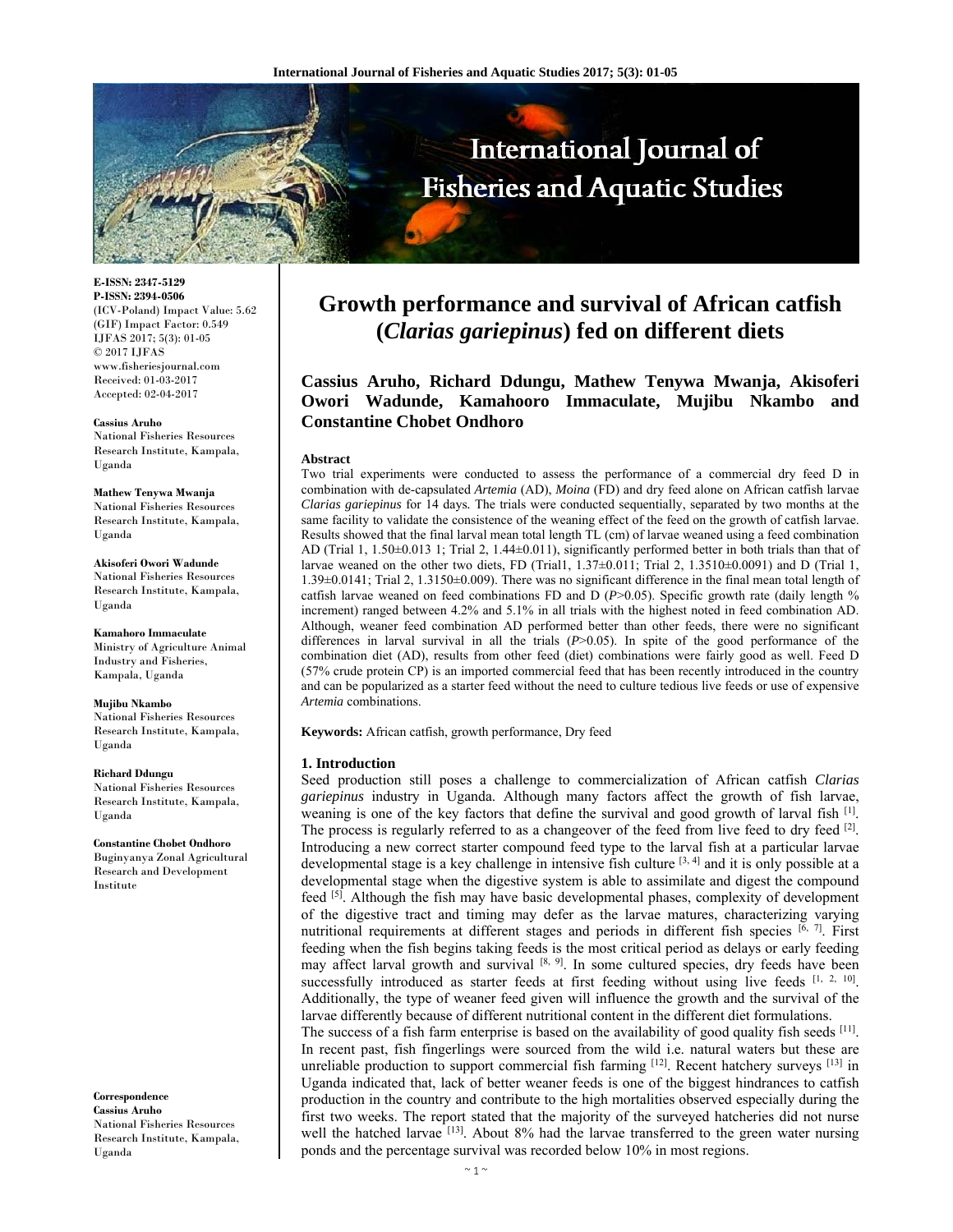The highest larval survival recorded two weeks after hatch in tanks was 13% from the Central region. All the hatcheries that nursed larvae in the tanks fed the larvae on fine crashed feed ingredients that were improperly formulated although some attempted to feed the larvae with other combinations including *Artemia* and live green cultures <sup>[13]</sup>. All the hatcheries indicated that the highest loses occurred in the first two weeks of larval hatching. African catfish fry have been nursed successfully using, live or frozen zooplankton, live or frozen nauplii (first larval stage) of brine shrimp *Artemia salina* and de-capsulated *Artemia* eggs as first feeds [14]. Although these are technically feasible to produce in the country, they haven't been fully adopted majorly because of socio-economic and technical considerations. Most farmers view live feed culture for cultured species as tedious, time consuming, costly and impractical in commercial larvae culture [10, 15, 16] and this requires simplified procedures as well  $[17]$ . The introduction of dry diet as a starter feeds is being viewed as a strategy to reduce the cost of weaning the larvae using such complicated procedures. In this study the performance of the imported commercial dry artificial feed was evaluated in combination with live cultures used in the country to ascertain its effects on growth and survival as a starter feed for African catfish larvae.

#### **2. Methods**

Larvae samples were obtained from the catfish brood stock through induced spawning technique. The collection of ovulated eggs and their fertilization was carried out using the dry-method described by Hogendoorn<sup>[16]</sup> and Woynarovich [17]. Experimental larvae for two trials were obtained from the same batch of spawning brood stock at different periods; first when the brood fish had reached an average weight of 700  $\pm$ 32g and in the second trial when the brood fish size was  $800\pm$ 20g, two months after the first trial. About 54,000 two day old catfish hatchlings were randomly stoked at 100 larvae per litre in 9 rectangular tanks of  $0.5M<sup>3</sup>$  by volume. They were stocked at the initial mean length of  $0.77 \pm 0.005$  cm in the first trial and  $0.64cm \pm 0.006$  (Total length, TL) in the second trial.

Combinations of feeds were randomly applied to the tanks in three treatments as follows: de-capsulated *Artemia* and the dry feed (AD); *Moina* and the Dry feed (FD); and the Dry feed (D) alone as the control. The fortified dry feed was Raanan, of crude protein CP 57% made by Raanan feed company, Akko, Israel (Table 1). The larvae were fed to satiation up to the termination of the experiments at 14 Days after Hatch (DAH) for each trial. In feed combinations of AD and FD *Artemia* and *Moina* were alternated with the dry feed during the feeding i.e. if *Artemia* was given to the larvae at 8.00hrs the next feeding would be dry feed at 11.00hrs. The feeds were given 4 times a day at 8.00hrs, 11.00hrs, 14:00hrs and 18.00hrs. The three treatments were done in replicates adding up to nine tanks. The same experimental arrangement was repeated in the second trial two months later using the same batch of brood fish which had reached an average of  $800\pm20$ g. In both trials the brood fish was conditioned with a locally manufactured Kajjansi feed (35% crude protein CP) for two weeks before spawning. In all trials the dissolved oxygen was maintained at over 4mlg <sup>-1</sup>. The pH was maintained at between 7and 8 and the ammonia at ≤0.1mg/l. Experiments were conducted at a private farm, Kireka fish farm in Wakiso district (N00.35180, E32.64025) between November 2013 and February 2014.

About 150 fish larvae were sampled from each nursing tank and the total lengths TL were measured using a Vanier caliper to the nearest 0.1mm. Specific growth rates (SGR) were calculated as SGR=Final length-initial length /culture days x 100. Larval survival was estimated as a Percentage function of the difference between number of individuals at the termination of experiment and the initial population at stocking. Differences in mean larvae lengths between treatments due to the weaner feeds were determined using One way analysis of variance followed by Duncan's Multiple Range tests at *P<*0.05 level of significance. Variations in percentage survival between treatments were compared using student's t- test in IMB SPSS statistical version 20 software. Values were recorded as means ±SE (Standard Error).

| <b>Nutritional value</b>  |                   | <b>Vitamins</b>        |                                   | <b>Ingredients</b>    | Min     | <b>Max</b> |
|---------------------------|-------------------|------------------------|-----------------------------------|-----------------------|---------|------------|
| Moisture                  | $9.5\%$ max.      | Vitamin A              | $30,000$ IU/kg                    | Fish meal             | 55%     | 75%        |
| Crude protein             | 56 % min.         | Vitamin D              | 3000 IU/kg                        | Krill meal            | 5%      |            |
| Crude fat                 | 15.0 % min.       | Vitamin C (stabilized) | $2000$ mg/kg                      | Wheat and by products | 7%      | 18%        |
| Crude fiber               | $0.6\%$ max.      | Vitamin E              | $400 \frac{\text{mg}}{\text{kg}}$ | Fish Oil              | 6%      |            |
| Ash                       | $11.0\%$ max      |                        |                                   | Vitamins and minerals | $1.0\%$ |            |
| Protein % from marine sp. | 80 % min.         |                        |                                   |                       |         |            |
| Fat % from marine sp.     | $90\%$ min.       |                        |                                   |                       |         |            |
| Phosphorus                | $1.0\%$ min.      |                        |                                   |                       |         |            |
| Digest. energy            | 3500 kcal/kg min. |                        |                                   |                       |         |            |

**Table 1:** Composition of the imported commercial feed D

**Source:** Raanan fish Product certification

## **3. Results**

Results indicated that final mean length (TL cm) of feed combination AD was significantly higher (*P<*0.05) than FD combination and D alone in both trials. However, final mean length for feed combination FD and D alone were not different in both trials (Table 2 & 3.). Clear differences in mean length between feed combination AD and other feeds FD and D began to be noticed at Day 6 in the First trial and Day 7 in the second trial and the trend continued up to the end of the experiment (Table 2 & 3; Fig. 1& Fig. 2). Specific growth rate (mean length % increment per day) was 5.14%, 4.29% and 4.50% in trial 1 and 5.71%, 5.14% and 4.93% in trial 2 for AD, FD and D respectively (Table 3). The percentage mean length daily increment (SGR) was notably higher in feed combination AD than other feeds in both trials. Over all SGR for all feeds in trial 2 was generally better than those in the trial 1.

Student t-test results indicated that differences in mean survival % were not significant between feeds within each treatment (*p*>0.05) (Table 3). However, the percentage survival of de-capsulated Artemia + dry feed (AD) was better than other feeds in both trials and the second trial registered an improved mean % survival in all feeds compared to the first trial (Fig. 3).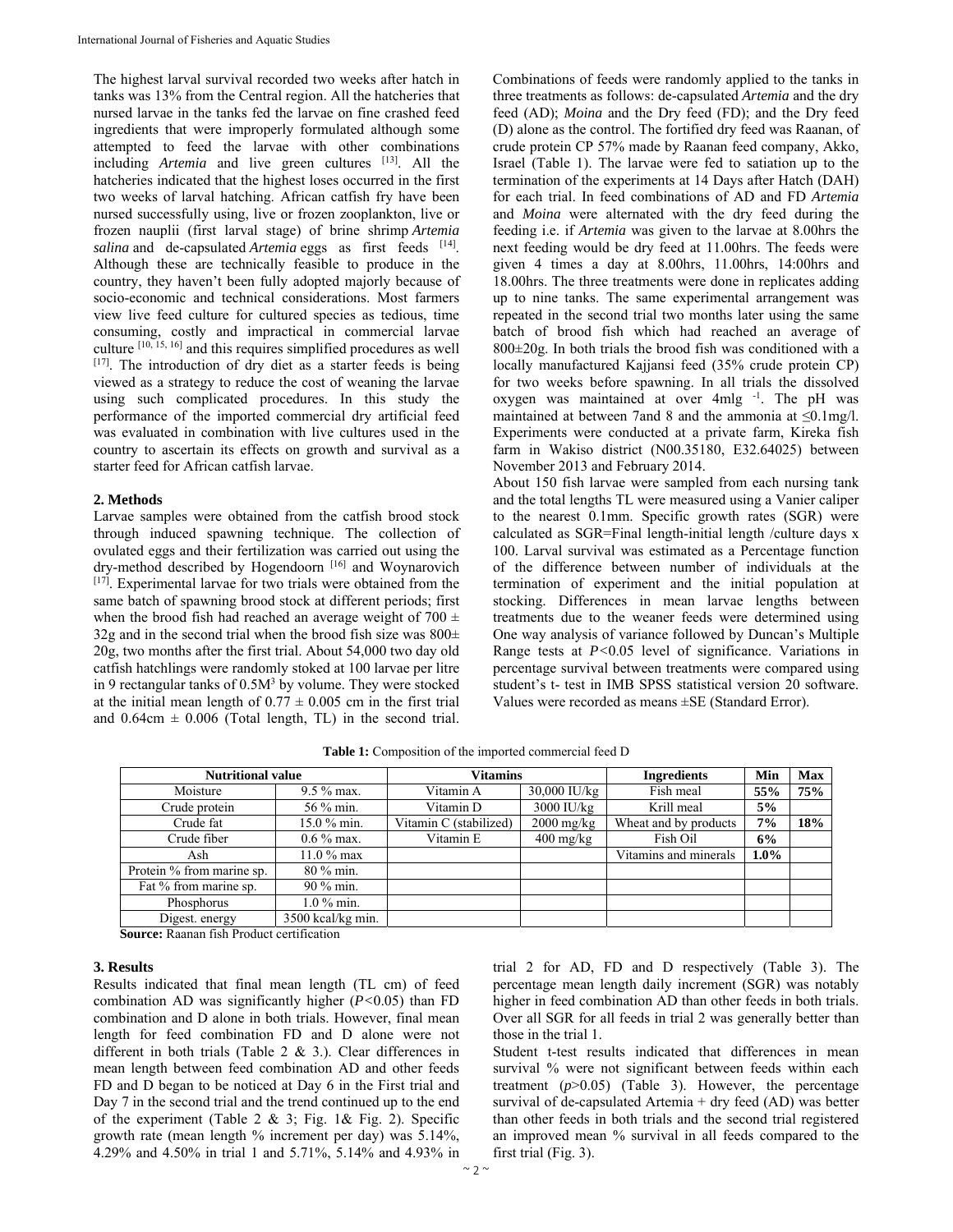**Table 2:** Showing mean differences (±SE) for the three weaning diets; AD, FD and D in Trial 1

| Day             | <b>Mean AD</b>                     | <b>Mean FD</b>                | <b>Mean D</b>           |
|-----------------|------------------------------------|-------------------------------|-------------------------|
| D1              | $0.7791^{\mathrm{a}}\pm0.005$      | $0.7680a \pm 0.004$           | $0.7750a \pm 0.004$     |
| D2              | $0.8191$ <sup>ac</sup> $\pm 0.005$ | $0.8010^{b} \pm 0.004$        | $0.8097$ bc $\pm 0.005$ |
| D <sub>3</sub>  | $0.8729^a \pm 0.007$               | $0.8431^{b} \pm 0.006$        | $0.8472^b \pm 0.006$    |
| D4              | $0.9741^{\mathrm{a}}\pm0.006$      | $0.9486^{b} \pm 0.007$        | $0.9622^{ab} \pm 0.008$ |
| D <sub>5</sub>  | $0.9993^a \pm 0.005$               | $0.9908^{\mathrm{a}}\pm0.005$ | $1.0476a \pm 0.068$     |
| D <sub>6</sub>  | $1.1059a \pm 0.007$                | $1.0711b\pm0.007$             | $1.0620^{b} \pm 0.007$  |
| D7              | $1.1881^a \pm 0.008$               | $1.1312^{b} \pm 0.009$        | $1.1131^b \pm 0.011$    |
| D <sub>8</sub>  | $1.2168^a \pm 0.009$               | $1.1345^b \pm 0.012$          | $1.1622^{b} \pm 0.010$  |
| D <sub>9</sub>  | $1.2655a \pm 0.011$                | $1.2126^{b} \pm 0.010$        | $1.2323^{b} \pm 0.010$  |
| D10             | $1.3316a \pm 0.010$                | $1.2660^{\rm b} \pm 0.008$    | $1.2655^b \pm 0.013$    |
| D11             | $1.3990^a \pm 0.010$               | $1.3152b\pm 0.010$            | $1.2885^{b} \pm 0.010$  |
| D12             | $1.4037^{\mathrm{a}}\pm0.011$      | $1.3077^b \pm 0.012$          | $1.3296^b \pm 0.012$    |
| D <sub>13</sub> | $1.4548^a \pm 0.010$               | $1.3420^b \pm 0.010$          | $1.3306^b \pm 0.010$    |
| D <sub>14</sub> | $1.4952a_{\pm}0.013$               | $1.3696b\pm0.011$             | $1.3973b\pm0.014$       |

**Table 3:** Showing mean differences (±SE) for the three weaning diets; AD, FD and D in Trial 2

| Day             | <b>Mean AD</b>                | <b>Mean FD</b>                | <b>Mean D</b>                 |
|-----------------|-------------------------------|-------------------------------|-------------------------------|
| D1              | $0.6440^a \pm 0.008$          | $0.6300^a \pm 0.006$          | $0.6333^{a} \pm 0.007$        |
| D2              | $0.7687a_{\pm}0.005$          | $0.7427^b \pm 0.006$          | $0.7130^{b} \pm 0.008$        |
| D <sub>3</sub>  | $0.8800^{\mathrm{a}}\pm0.005$ | $0.8807a_{0.005}$             | $0.8403b\pm0.007$             |
| D <sub>4</sub>  | $0.9210^{a} \pm 0.006$        | $0.9095^{b} \pm 0.005$        | $0.8993^{b} \pm 0.006$        |
| D <sub>5</sub>  | $0.9687^{\mathrm{a}}\pm0.006$ | $0.9313^{b} \pm 0.006$        | $0.9297^b \pm 0.006$          |
| D <sub>6</sub>  | $1.0197a_{\pm}0.007$          | $0.9968b \pm 0.005$           | $0.9726e \pm 0.006$           |
| D7              | $1.0503a_{\pm}0.008$          | $1.0180^{b} \pm 0.008$        | $1.0056^{\mathrm{b}}\pm0.008$ |
| D <sub>8</sub>  | $1.0797^{\mathrm{a}}\pm0.008$ | $1.0473^{b} \pm 0.008$        | $1.0367^b \pm 0.007$          |
| D <sup>9</sup>  | $1.1227^{\mathrm{a}}\pm0.007$ | $1.0907^b \pm 0.009$          | $1.0857^b \pm 0.007$          |
| D10             | $1.1810^{a} \pm 0.007$        | $1.1460^{\mathrm{b}}\pm0.008$ | $1.1319b\pm0.007$             |
| D11             | $1.2653^{\mathrm{a}}\pm0.009$ | $1.1947^b \pm 0.008$          | $1.1808b\pm0.006$             |
| D <sub>13</sub> | $1.3097^{\mathrm{a}}\pm0.010$ | $1.2447^b \pm 0.008$          | $1.2260^b \pm 0.007$          |
| D12             | $1.3770^a \pm 0.008$          | $1.3000b\pm0.008$             | $1.2740^{\mathrm{b}}\pm0.010$ |
| D14             | $1.4383^a \pm 0.011$          | $1.3510^{b} \pm 0.009$        | $1.3150^{b} \pm 0.009$        |



**Fig 1:** Mean Length increase due to feeds; AD, FD and D over a period of 14 days in trial 1



**Fig 2:** Mean Length increase due to feeds; AD, FD and D over a period of 14 days

| <b>Trials</b> | Feed<br>combination | <b>Mean Initial stocking</b><br>TL (cm) | Mean Final length TL<br>(cm) | Specific growth rate (SGR) % increase in<br>length per day | <b>Survival</b><br>$\frac{6}{9}$ |
|---------------|---------------------|-----------------------------------------|------------------------------|------------------------------------------------------------|----------------------------------|
|               | AD                  | $0.78^{\text{ a}}\pm 0.005$             | $1.50^{\text{ a}}\pm 0.013$  | 5.14                                                       | $75.6^{\circ}$ ± 1.6             |
|               | FD.                 | $0.77^{\text{ a}} \pm 0.004$            | $1.37^{\mathrm{b}}$ ±0.011   | 4.29                                                       | $64.7^{\mathrm{a}}\pm3.0$        |
|               |                     | $0.77^{\text{ a}} \pm 0.004$            | $1.40^{\mathrm{b}}$ ±0.014   | 4.50                                                       | $64.2^{\mathrm{a}}\pm3.0$        |
| ◠<br>∠        | AD                  | $0.64*+0.008$                           | $1.44^a \pm 0.011$           | 5.71                                                       | $79.4a + 5.0$                    |
|               | FD.                 | $0.63^{\mathrm{a}}\pm0.006$             | $1.35^{\rm b} \pm 0.009$     | 5.14                                                       | $74.5a_{\pm}4.1$                 |
|               |                     | $0.63^a \pm 0.007$                      | $1.32^b \pm 0.009$           | 4.93                                                       | $68.2^{\mathrm{a}}\pm4.2$        |



**Fig 3:** mean percentage larvae survival due to feed treatment AD, FD and D in Trial 1and 2

# **4. Discussion**

Growth studies on catfish larvae rearing have indicated differences in performance of various starter feeds for African catfish. Studies recommend and emphasize incorporating live feeds as starter feeds for catfish larvae in the weaning protocol for better growth performance  $[10, 20, 21]$ . Over the years workers on a number of cultured fish species have shown growing concern of reducing the cost of weaning larvae by introducing early micro diets [15, 16]. This study illustrated successful weaning of the catfish larvae exclusively on dry feed alone. Despite the fact that a mixture of decapsulated *Artemia* and Dry feed performed better than other feeds, the dry feed combination with moina and the dry feed alone performed equally well. The similar growth rates for both combination of dry feed + *Moina* (FD) and dry feed alone in both trials confirmed the possibility of using the dry feed exclusively in hatcheries. Use of dry feed alone were reported to have performed well as starter feeds in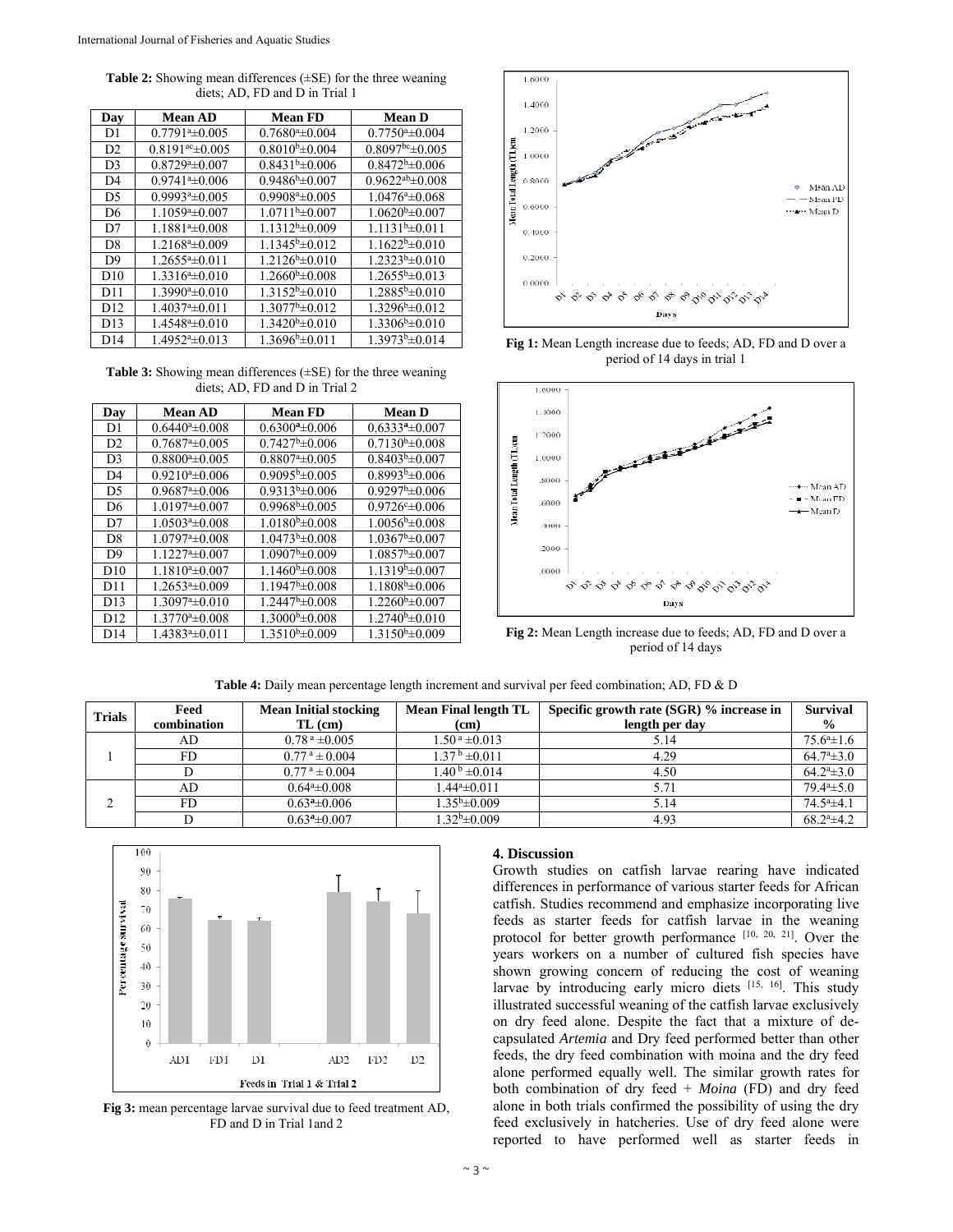experiments done on *Clarias gariepinus* [22] and *Heterobranchus longfilis* <sup>[1]</sup>. These results uphold a positive concern that the weaning diets should be as simple as possible in order to reduce the cost of raising the larvae in hatcheries [17]. The current study proposes that the newly introduced Raanan feed or an equally well formulated diet could reduce the cost of mass production of catfish fry in hatcheries in Uganda and lessen the burden of preparing tedious live cultures. It is possible that the dry feed used contained relevant nutritive ingredients that could support first growth of larvae. Better growth performance on decapsulated *Artemia*  cysts + dry feed combination has been attributed to increased High density unsaturated fatty acids (HUFA) [23]. However, this study did not analyze the fatty and amino acid profiles of the dry feed to establish specific nutrient composition of the feed that could confer similar attributes. Similar performance of the dry feed D used exclusively and the combination of the dry feed + *Moina* (FD) suggests that there was no indication of malnutrition associated with live feed nutrients for the larvae during the experimental period, thus further indicating that the micro diet used is an important feed for larvae weaning. In pike perch where the malnutrition was detected during the first feeding using the dry feed, compensatory growth was reported following improved development of the gut system  $[24]$ . In addition to using the dry feed exclusively as a starter feed to wean larvae in hatcheries, there is significant benefit of reduced disease incidence by direct weaning of larvae on micro diets. Live cultures in hatcheries have been observed to cause losses through introduction of disease causing agents in the larvae nursing systems during feeding [25, 26].

The survival rates for all the feed combinations obtained in this study were consistent in both trials. The percentage survival values were quite deferring from those reported by previous workers  $[9, 13]$ , ranging from 4.97% to 13.91%. Conversely these baseline percentage survival rates were much lower than the 64% obtained with the use of the dry feed exclusively. In a related experiment to evaluate performance of commercial dry feed as a starter feed on hybrid African catfish larvae (*Clarias gariepinus X. Heterobranchus bidorsalis*), percentage survival (33.3%) was still much higher than the indicated baseline values [10]. This implies that such micro diets are preferably better used than what the local hatchery operators use to wean catfish larvae. Although the improved percentage survival was largely attributed to the feed, other factors that ranged from brood stock conditioning, hygiene water quality management and larval handling were paramount to reducing the mortalities in the hatcheries [27]. The improved percentage survival rates in the second trial seem to affirm the need for continued vigilance and improvement of the nursing of the larvae that the hatchery operators should keenly adopt in the hatchery management business. In the second trial ardent preparations were made to ensure minimized mortalities in the hatchery illustrating how important simple procedures hatchery operators often ignored, could improve larvae production.

## **5. Conclusion and Recommendation**

There was improved larvae production with the imported commercial dry feed whose performance was equally good as a starter feed alone without combining it with any live feed. Being comparatively cheaper than *Artemia* and the more tedious preparation *Moina* cultures, weaning the feed should be popularized among hatchery operators in order to improve

larval production in Uganda. However, more efforts are required to develop and test locally formulated or manufactured feeds of the same or better ingredients of the feed used in the study to further reduce the cost of feeds in hatchery production.

## **6. Acknowledgement**

We acknowledged funding from Association of Strengthening Agriculture Research in East and Central Africa (ASARECA) and technical support and facilities provided by National Fisheries Resources Research Institute (NaFIRRI). We thank the management of Kireka Fish farm for providing the experimental facility and their participation in this study.

#### **7. References**

- 1. Kerdchuen N, Legendre M, Corraze G, Bergot P. Larval rearing of an African catfish Heterobranchus longifilis (Teleostei, Clariidae): effect of dietary lipids on growth, survival and fatty acid composition of fry. Aquatic Living Resources. 1995; 8:355-363.
- 2. Fermin AC, Boliver ME. Weaning of the Asian catfish, Clarias macrocephalus Gunther, Larvae to formulated dry diet. In: C.B Santiago, R.M Coloso, O.M Millamena & I.G. Borlongan (Eds).Feeds for small scale aquaculture. Proceedings of the national seminar-on workshop fish nutrition and feeds Tigbauan, Iloilo, Philippines: SEAFDEC Aquaculture Department. 1996, 83-86.
- 3. Kolkovski S. Digestive enzyme in fish larvae application and implications: A review. Aquaculture. 2001; 200:181-201.
- 4. Ostaszewska T, Wegner A, Wegiel M. Development of the digestive tract of Ide, leuciscus idus (L). During the larvae stage. Archives of polish fisheries 2003; 11:79-92
- 5. Navarro N, Sarasquete C. Use of freeze-dried microalgae for rearing gilthead sea*bream, Spar*usaurata, larvae. I. Gr*owth, histo*logy and water quality. Aquaculture. 1998; 167:179-193.
- 6. De Silva SS, Anderson TA. *Fish nutrition in aquaculture*. Chapman and Hall Landon. 1995, 319.
- 7. Jian GQ. Larval fish Nutrition and rearing technologies: State of the Art and future. In: Stephen H. S (Eds). Aquaculture Research trends. 2008; 3:113-148.
- 8. Zambonino-Infante J, Gisber E, Sarasquete C, Navarro I, Gutiérrez J, Cahu CL. Ontogeny and physiology of the digestive system of marine fish larvae. In: Cyrino J.E.O., Bureau D. and Kapoor B.G. (eds). Feeding and digestive functions of fish Science Publishers. Inc, Enfield, USA 2008, 277-344.
- 9. Chepkwemoi P, Bwanika GN, Kwetegyek J, Mbahizireki G, Ndawula L, Izaara AA. Fatty Acid Profiles and Growth of African Catfish Larvae Fed on Freshwater Cyclopoid Copepods and Artemia as Live Starter Feed. International Journal of Aquaculture. 2013; 3(22):126- 132.
- 10. Adewolu MA, Akintola SL, Akinwunmi OO. Growth performance and survival of hybrid African catfish larvae (*Clarias gariepinus* x heterobranchus bidorsalis) fed on different diets. The Zoologist. 2009; 7:45-51.
- 11. Olumuji OK, Mustapha MK. Induced Breeding of African Mud Catfish, *Clarias gariepinus* (Burchell 1822), using Different Doses of Normal Saline Diluted Ovaprim. Journal of Aquaculture Research and Development. 2012; 3:133.
- 12. Shepherd CJ, Bromage NR. Intensive fish farming.